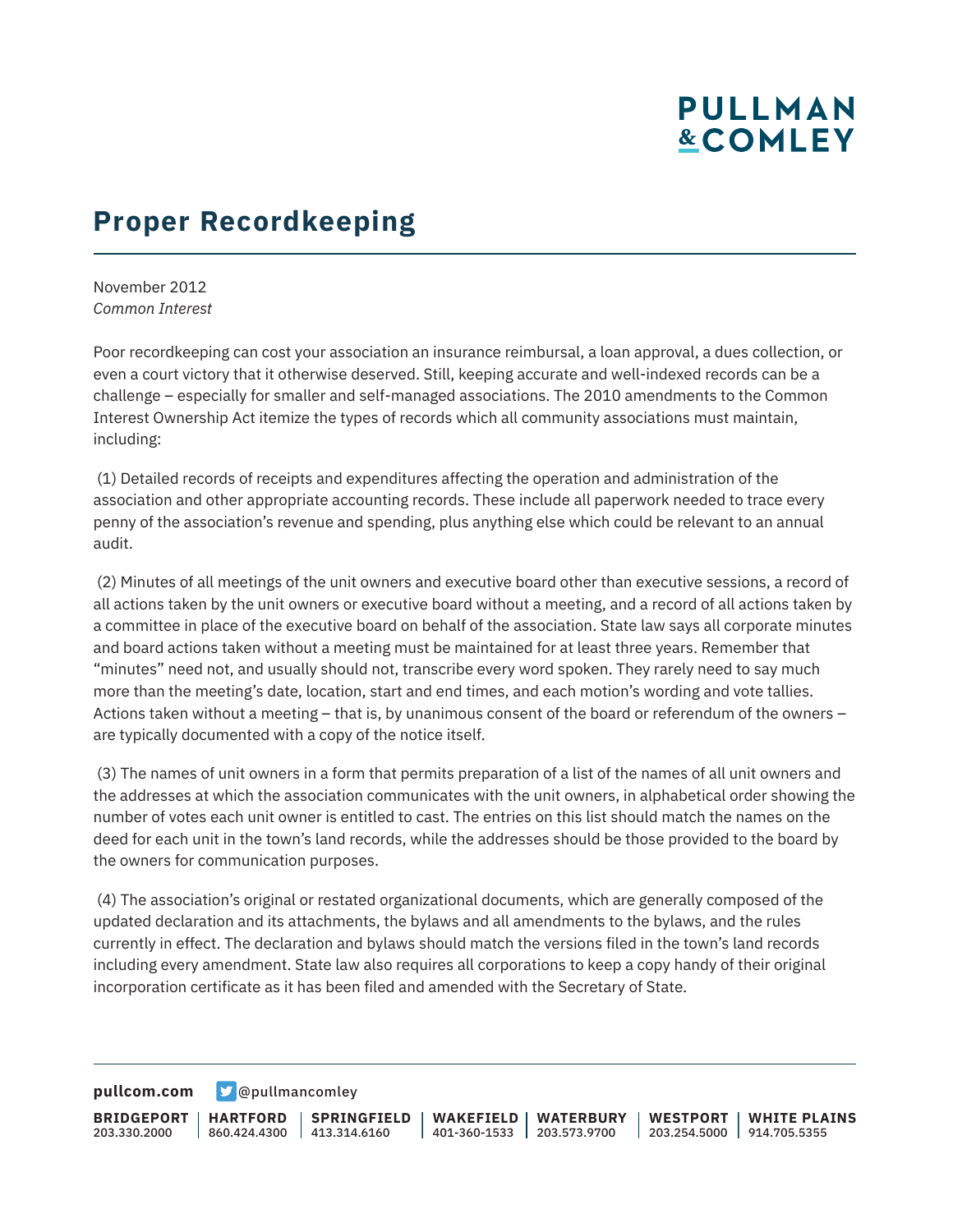# **PULLMAN &COMLEY**

## Proper Recordkeeping

 (5) All financial statements and tax returns of the association for the past three years. The association's accountant should have duplicates of these documents and be able to provide them on request.

 (6) A list of the names and addresses of the association's current executive board members and officers. Remember that "officers" and "board members" are not necessarily the same people – so be sure to include, for example, an "assistant treasurer" or other non-board officer.

 (7) The association's most recent annual report delivered to the Secretary of the State. These filings are now done electronically, so they must be printed out and retained.

 (8) Financial and other records sufficiently detailed to enable the association to complete its resale certificates. These will include, among other things: the assessments and fees each unit owes; current and upcoming capital expenditures; the current operating budget and capital reserves; insurance coverage information; any pending sale of or lien on the common elements; and lists of pending litigation involving the association including the number of foreclosures it has filed in the prior year. If the association has taken the proper steps to exempt itself from having to insure unit owners' betterments and improvements, a schedule of each unit's original standard features must also be maintained and distributed to the owners annually and with each resale certificate.

 (9) Copies of current contracts to which the association is a party. This obviously includes contracts with managers, landscapers, trash haulers, and construction companies. But don't forget to also keep engagement letters with lawyers and accountants, release agreements that settle lawsuits, ongoing contracts with utility providers, ongoing easements or clubhouse rental forms with owners, and even the extended warranty on the association's lawnmower. Essentially any time the association and any person or business agree with each other in writing to pay money or do anything else, it's a contract which must be kept on file.

 (10) Records of executive board or committee actions to approve or deny any requests for design or architectural approval from unit owners. The underlying requests and related submissions and correspondence should be kept together with each one, so that future applicants can understand the types of projects likely to be approved and future owners can tell which changes and fixtures were installed at what times.

 (11) Ballots, proxies, and other records related to voting by unit owners for one year after the election, action, or vote to which they relate. These will include even scraps of paper with a hand-written "X" on them if that's how the vote was done. If the votes were tallied or calculated on a notepad, that record should be kept as well. If any piece of paper helps show that a vote's outcome was legitimate, it should be collected and maintained.